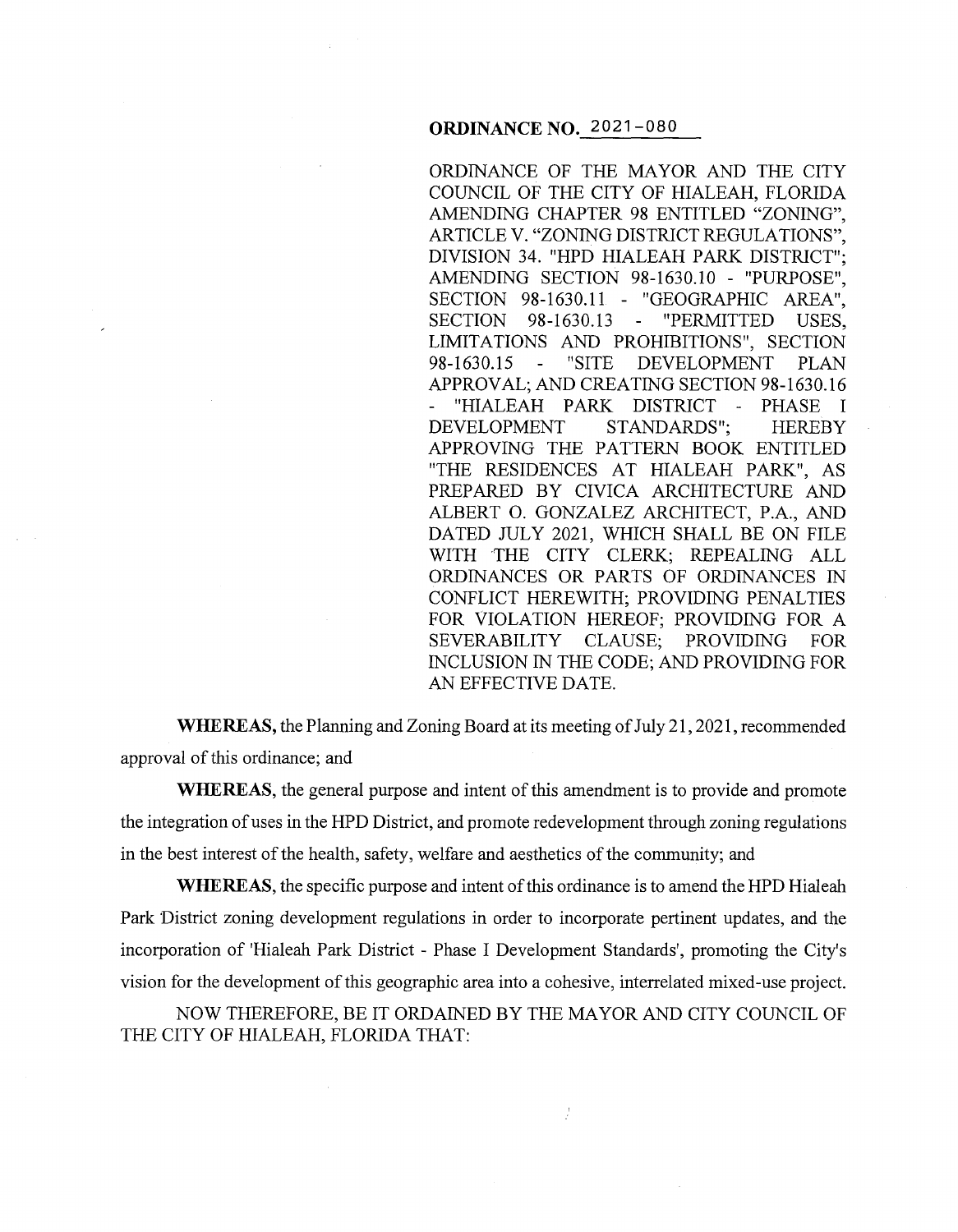## Ordinance No.2021-080 Page 2

Section 1: Chapter 98, entitled "Zoning", Article V - "Zoning District Regulations", Division 34 - "HPD Hialeah Park District" of the Code of Ordinances of the City of Hialeah is hereby amended and updated as follows:

### **Chapter 98**

#### **ZONING**

\* \* \* \*

# **ARTICLE V. "ZONING DISTRICT REGULATIONS"**

\* \* \* \* \*

### **DIVISION 34. HPD HIALEAH PARK DISTRICT**

\* \* \* \*

Sec. 98-1630.10. - Purpose.

The Hialeah Park District is intended to provide regulations for the use and development of properties within the geographic area that coincide with the land use classification of commercialrecreation in a manner consistent with the preservation of the historic character and uses of Hialeah Racetrack and the municipal vision to develop the geographic area into a cohesive, interrelated mixed-use development with residential uses, educational uses, complementary commercial and town center uses, entertainment uses, and parking facilities. The intent of the HPD district is to foster improved site and architectural design that promotes safe and active pedestrian use and access, enhances the public entertainment venues and encourages regionally-oriented businesses and activities, and encourages a mix of urban neighborhood uses. The HPD district also intends to restrict or prohibit uses and development patterns that conflict, impair or impede the stated purposes herein.

\* \* \* \*

Sec. 98-1630.11. - Geographic area.

The Hialeah Park District shall comprise the area having East 32 Street as its northern boundary; having East 4 Avenue as its eastern boundary; having East 21 Street as its southern boundary; and having Palm Avenue as its western boundary. More specifically, the geographic boundary of Hialeah Park District - Phase I is depicted in figure 34-1 below: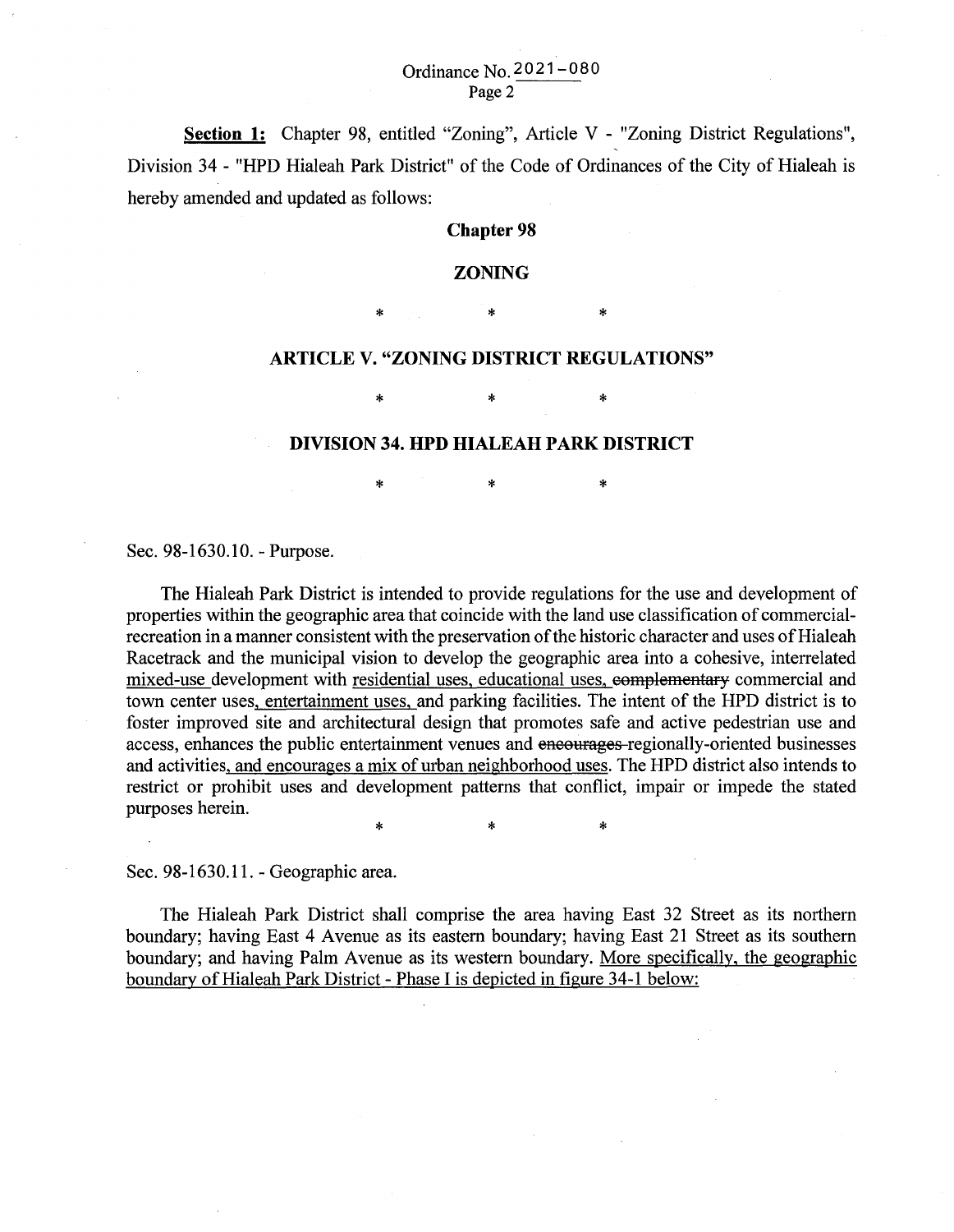# Ordinance No. 2021-080 Page 3

# Figure 34-1 Hialeah Park District - Phase I



Sec. 98-1630.13. - Permitted uses, limitations and prohibitions.

- (a) The permitted uses of the HPD district for land, buildings, structures and other improvements are the following:
	- (1) State-licensed horseracing, including but not limited to, thoroughbred and quarter horse racing, licensed gaming, pari-mutuel wagering, card room activities and such uses allowed by F.S. chs. 849, 550 and 551, as amended from time to time.
	- (2) Professional services and professional offices allowed in the OPS office and professional services district.
	- (3) Permitted uses identified in B-1 highly restricted retail district for retail trade and services, consumer goods (rental), finance and insurance, full-service restaurants including the sale of beer, wine or alcoholic beverages, limited-service restaurants, medical and dental clinics and offices, individual and family services, arts, fitness sports and recreational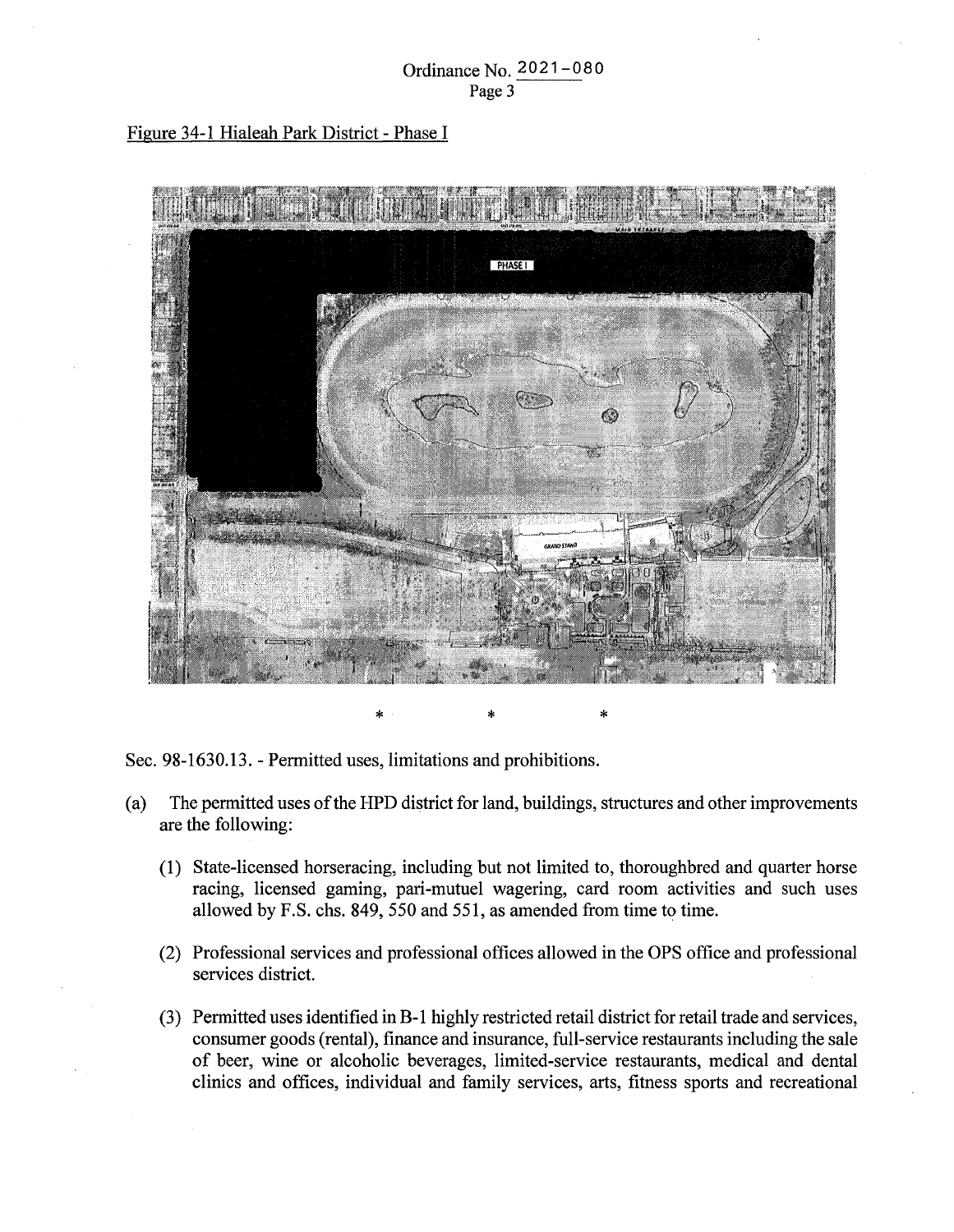instruction, public schools, charter schools, and private schools, colleges or universities but not vocational and technical schools.

- ® Single-family residences, townhouses, and multiple-family dwellings.
- (5) Age-restricted communities and senior independent living facilities, which shall be permitted via a Conditional Use Permit. Senior independent living shall be defined as age-restricted residential dwelling units, which primarily focus on the social needs of residents, and where residents do not require assistance with daily living needs. Senior independent living provides residents with a safe living environment, and these facilities do not fall under the state regulatory purview of assisted living facilities and residential care and treatment facilities.
- $(4)$  (6) Parking garages and facilities.
- $(5)(7)$  Hotels and normal and customary ancillary uses thereto.
- $(6)$   $(8)$  Banquet halls, and nightclubs and bars only in connection with the operation of the hotel, gaming and entertainment complexes comprising the racetrack and card rooms.
- *fPJ* .(2} Cultural facilities, museums, outdoor entertainment venues and freestanding convention and exhibition facilities.
- $\left( 8 \right)$  (10) Fitness centers.
- $(9)$  (11) Movie theaters, bowling alleys, roller rinks and ice-skating rinks.
- $(10)$  (12) Department stores, grocery stores and supermarkets.
- $f$ (13) Equestrian hospital for the care and medical treatment of horses that race, train or exercise at the racetrack.
- $(12)$  (14) An instructional or educational facility for the care and medical treatment of horses.
- (b) The following uses are prohibited:
	- (1) Residential uses except for seasonal employees that are directly involved with the housing, training or earing for horses racing on the premises of the racetrack.
	- $\left( \frac{2}{2} \right)$  Flower, fruit, plant and tree nurseries and garden centers. except as operated in conjunction with home improvement stores; provided, however, the square footage represents no more than 15 percent of the total square footage of floor space under roof.
	- $\left(\frac{3}{2}\right)\left(\frac{2}{2}\right)$ Hospitals, assisted living facilities and residential care and treatment facilities.
	- Rooming houses, lodging houses and motels.  $(4) (3)$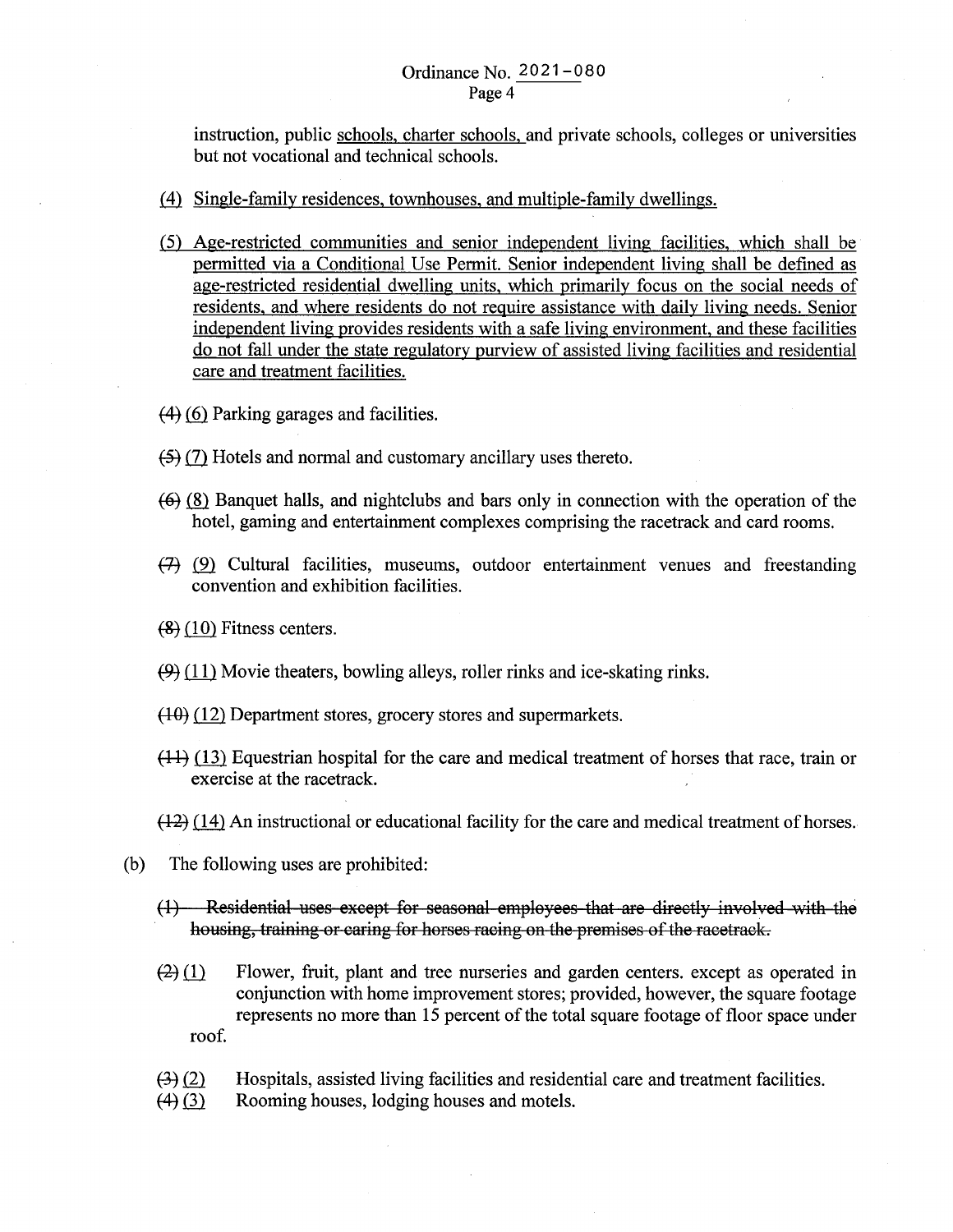# Ordinance No? 021-080 Page 5

- $(5)$  (4) Secondhand (merchandise) dealers or sale or pawn of secondhand goods.
- $f(6)$  (5) Dry cleaning establishments where the dry cleaning is performed on the premises or where hazardous materials and flammable solvents are stored or used on the hazardous materials and flammable solvents are stored or used on the premises.
- $(7)$  (6) Manual and mechanical carwashes except that the hotel may provide concierge services that include a manual carwash inside a garage facility for hotel guests and the racetrack may provide a manual carwash for its patrons subject to site plan review and approval.
- $(8)(7)$  Industrial uses.
- $f(9)$  (8) Automotive uses first permitted in the C-1 restricted retail commercial district identified in paragraphs 98-1066(4) and (5).
- $(10)(9)$  Automotive and marine uses first permitted in the C-2 liberal retail commercial district identified in paragraphs 98-1111(23) through (31). identified in paragraphs  $98-1111(23)$  through (31).
- $f(11)$   $(10)$  Funeral homes, funeral viewing services, cemeteries and all related activities.
- $(12)$  (11) Commercial uses first permitted in the C-3 extended liberal commercial district identified in paragraphs 98-1156(2), (3), (4), (6), (7), (8), and (10). and (11).
- $f(13)$  (12) Other commercial uses first permitted in the C-2 liberal retail commercial district identified in paragraphs 98-1111(3), (9), (13), (19), (20) and (22). in paragraphs 98-1111(3), (9), (13), (19), (20) and (22).
- $f(14)$  (13) Other commercial uses first permitted in the C-1 restricted retail commercial district identified in paragraphs  $98-1066(6)$ ,  $(10)$  and (13).

\* \* \* \* \*

Sec. 98-1630.15. - Site development plan approval.

Prior to the issuance of a construction building permit or significant change to the site, the city shall approve a conceptual master plan, including stages of a phased development, if applicable. The conceptual master plan shall include the location of the various proposed uses, frontage delineation, proposed heights, public open spaces, the type and trajectory of the street network. The proposed conceptual master plan shall conform to the recommendations of an historic preservation report approved by the city. If undertaken as a phased development, a pattern book that provides specific development standards and illustrates the design and appearance shall be provided to the city for each respective phase.

In connection with subsequent deviations from respective phase pattern books, and pursuant to 98-258 - 98-261, the administrative variance committee shall have the authority to review requested variations for undeveloped and developed phases not exceeding 20 percent of the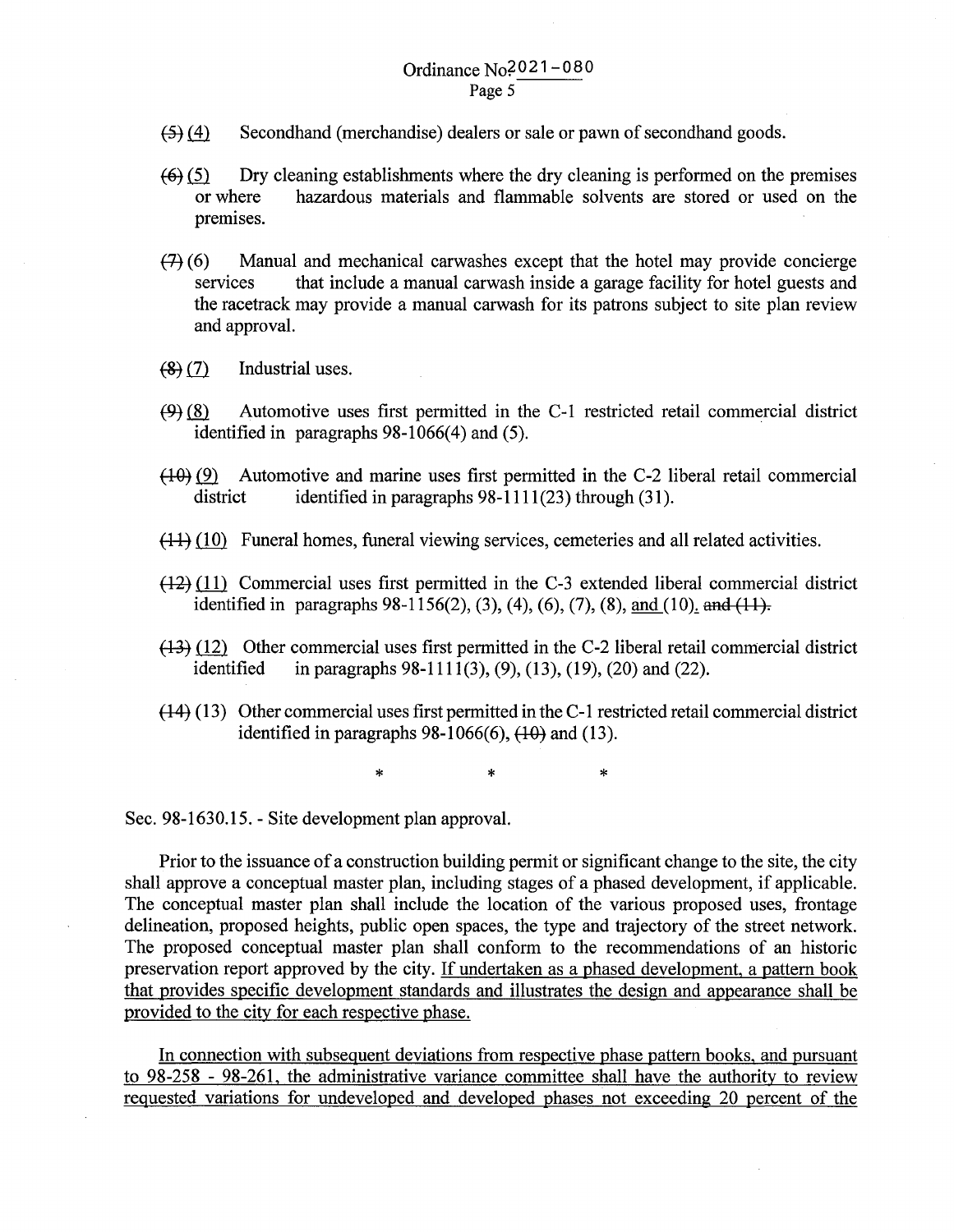### Ordinance No. 2 O 21-08 O Page 6

Hialeah Park District ordinance requirements for minimum setbacks; minimum landscaping; maximum size and number of signs; location, type and features of signs; minimum and maximum floor area; maximum lot coverage; maximum height, length and width of buildings; and minimum spacing requirements between principal and accessory buildings without review by the planning and zoning board.

\* \* \*

### Sec. 98-1630.16 - Hialeah Park District- Phase I Development Standards.

The purpose of Hialeah Park District - Phase I is to provide residential and educational uses that promote and encourage pedestrian access throughout the Hialeah Park District, and the surrounding community. Development of Hialeah Park District - Phase I is intended to be phased, and Notwithstanding anything to the contrary set forth in 98-1630.14, shall be subject to the following development standards:

#### (a) Setbacks.

### *Residential Yards*

- ill *East 4 Avenue Setback.* Residential structures shall have a required front yard of 8 feet built to line.
- ill *Interior side yard required for East 25 Street. East 22 Street, and East 30 Street.*  There shall be a required side setback of 7.5 feet.
- <u>(3)</u> *Trackside Boulevard Setback required.* There shall be a required yard of 7.5 feet from Trackside Boulevard.
- ill *Distance between multiple-family residential buildings.* No multiple-family residential building shall be erected or placed upon any distance less than 10 feet from any other multiple-family residential building.
- <u>(5) Porch and Balcony Encroachments. In order to enhance aesthetic design, porches</u> and balconies may encroach a maximum of up to 3.5 feet.

#### *School Yards*

- ill *Front yard required (East 32 Street and East 4 Avenue).* School structures shall have a required front yard of 10 feet built to line.
- <u>(2)</u> Side yard required (Continuation of East 30 Street down to the connection at East 2 *Avenue*). There shall be a required side setback of 5 feet.
- <u>(3) Rear Yard required (East 2 Avenue). There shall be a required yard of 7.5 feet at</u> the rear of the property.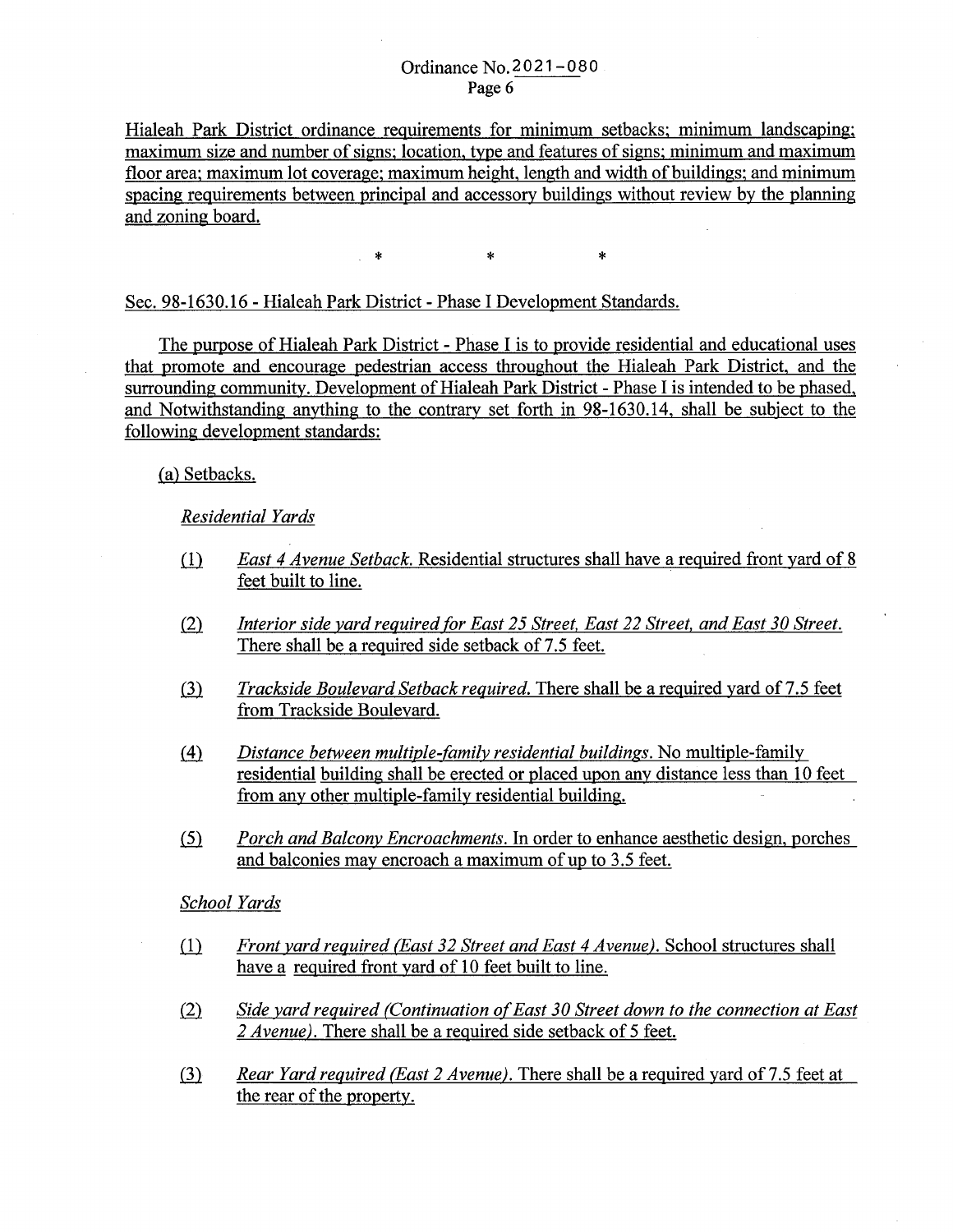- ®.Residential density. Maximum residential density in Hialeah Park District Phase I shall be 32 units per net acre.
- .(0. Height. The maximum height in Hialeah Park District Phase I shall be 55 feet and 5 stories.
- @ Lot Coverage. The lot coverage permitted in Hialeah Park District Phase I shall not exceed 45 percent (45%).
- WPervious area. Developments within Hialeah Park District Phase I shall have a minimum of 20 percent (20%) of the lot area as pervious or green area.
- (f) Minimum off-street parking requirements.

*Residential.* 1 parking spaces for one bedroom, 1.75 parking spaces for two bedroom, and 0.5 parking spaces for each additional bedroom. An additional one-quarter (0.25) parking space for each dwelling unit shall be provided for guest parking. The guest parking requirement may be satisfied, in whole or in part, by the operation of valet parking services for residential guests, approved by the city.

*School Use.* Public and charter schools shall follow the State Requirements for Educational Facilities (SREF) parking requirements. Private schools shall provide parking in accordance with the requirements set forth in section 98-2189 of this Code .

.(gl Hialeah Park District - Phase I Pattern Book. The pattern book as prepared By Civica Architecture and Albert 0. Gonzalez Architect, P.A., and dated July 2021, shall be reviewed and approved by the City Council. The intent of the pattern book is to provide general design and architectural guidelines aimed to protect and enhance the Hialeah Park's identity. The pattern book may include general design concepts such as history and character, massing and composition, windows and doors, porches, materials, colors and possibilities, but shall be specific to Phase I of development. Reference to existing historic elements of Hialeah Park may be included ·as references, but references to other unrelated developments shall be avoided. The Pattern Book shall include a detailed masterplan, elevations and details of the perimeter wall facing East 4 Avenue, elevations and details of all facades facing the ROWs including materials, textures, color palettes, railing design and other necessary architectural details, landscape and site design elements, ROW cross sections, signs, outdoor furniture, etc.

 $*$  \*  $*$  \*

### **Section 2: Repeal of Ordinances in Conflict.**

All ordinances or parts of ordinances in conflict herewith are hereby repealed to the extent of such conflict.